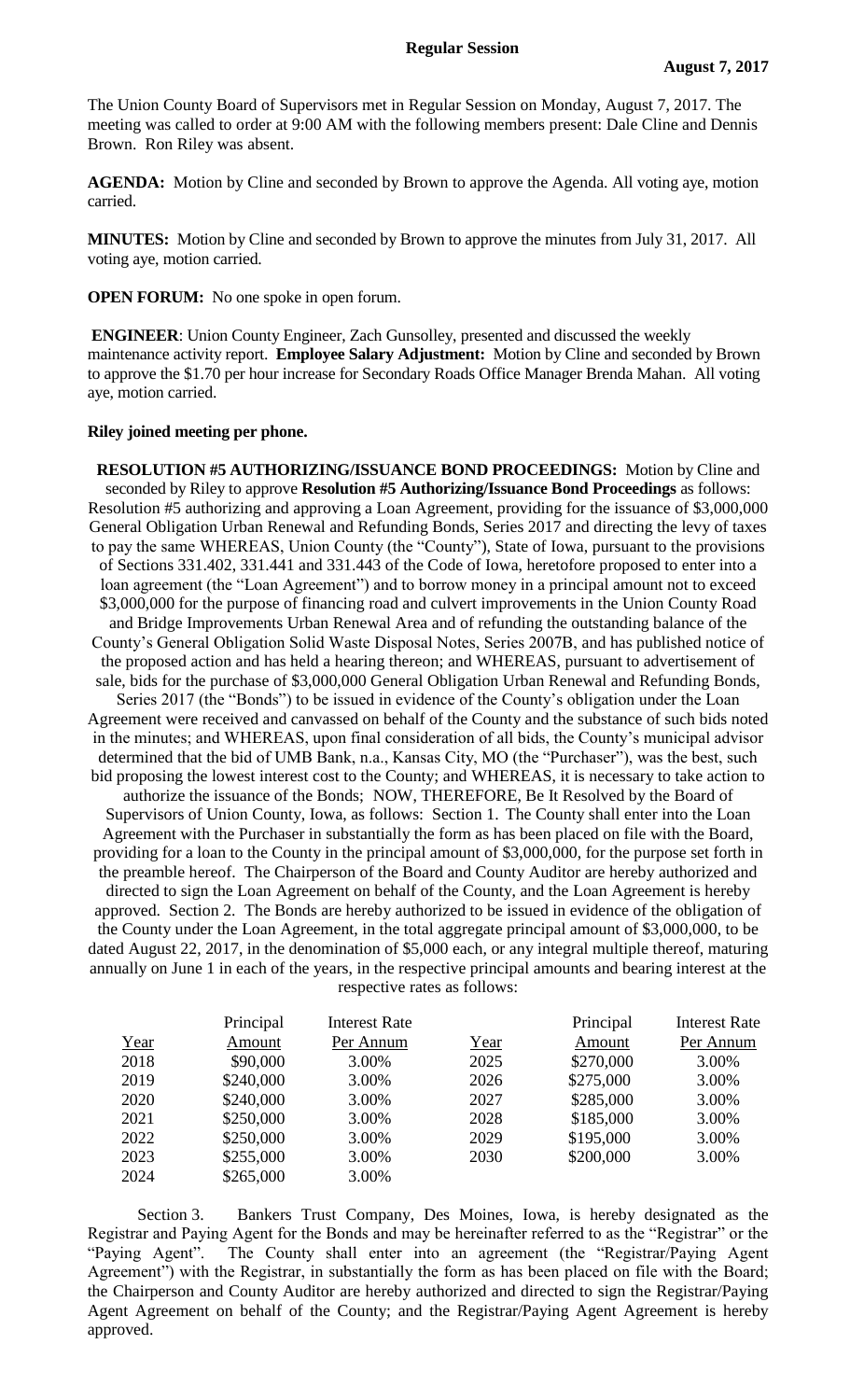The County reserves the right to prepay part or all of the principal of the Bonds maturing in each of the years 2025 to 2030, inclusive, prior to and in any order of maturity on June 1, 2024, or on any date thereafter upon terms of par and accrued interest. If less than all of the Bonds of any like maturity are to be redeemed, the particular part of those Bonds to be redeemed shall be selected by the Registrar by lot. The Bonds may be called in part in one or more units of \$5,000. If less than the entire principal amount of any Bond in a denomination of more than \$5,000 is to be redeemed, the Registrar will issue and deliver to the registered owner thereof, upon surrender of such original Bond, a new Bond or Bonds, in any authorized denomination, in a total aggregate principal amount equal to the unredeemed balance of the original Bond. Notice of such redemption as aforesaid identifying the Bond or Bonds (or portion thereof) to be redeemed shall be sent by electronic means or mailed by certified mail to the registered owners thereof at the addresses shown on the County's registration books not less than 30 days prior to such redemption date. Any notice of redemption may contain a statement that the redemption is conditioned upon the receipt by the Paying Agent of funds on or before the date fixed for redemption sufficient to pay the redemption price of the Bonds so called for redemption, and that if funds are not available, such redemption shall be cancelled by written notice to the owners of the Bonds called for redemption in the same manner as the original redemption notice was sent. All of such Bonds as to which the County reserves and exercises the right of redemption and as to which notice as aforesaid shall have been given and for the redemption of which funds are duly provided, shall cease to bear interest on the redemption date. Accrued interest on the Bonds shall be payable semiannually on the first day of June and December in each year, commencing December 1, 2017. Interest shall be calculated on the basis of a 360-day year comprised of twelve 30-day months. Payment of interest on the Bonds shall be made to the registered owners appearing on the registration books of the County at the close of business on the fifteenth day of the month next preceding the interest payment date and shall be paid to the registered owners at the addresses shown on such registration books. Principal of the Bonds shall be payable in lawful money of the United States of America to the registered owners or their legal representatives upon presentation and surrender of the Bond or Bonds at the office of the Paying Agent. The Bonds shall be executed on behalf of the County with the official manual or facsimile signature of the Chairperson of the Board and attested with the official manual or facsimile signature of the County Auditor, and shall be fully registered Bonds without interest coupons. In case any officer whose signature or the facsimile of whose signature appears on the Bonds shall cease to be such officer before the delivery of the Bonds, such signature or such facsimile signature shall nevertheless be valid and sufficient for all purposes, the same as if such officer had remained in office until delivery. The Bonds shall not be valid or become obligatory for any purpose until the Certificate of Authentication thereon shall have been signed by the Registrar. The Bonds shall be fully registered as to principal and interest in the names of the owners on the registration books of the County kept by the Registrar, and after such registration, payment of the principal thereof and interest thereon shall be made only to the registered owners or their legal representatives or assigns. Each Bond shall be transferable only upon the registration books of the County upon presentation to the Registrar, together with either a written instrument of transfer satisfactory to the Registrar or the assignment form thereon completed and duly executed by the registered owner or the duly authorized attorney for such registered owner. The record and identity of the owners of the Bonds shall be kept confidential as provided by Section 22.7 of the Code of Iowa. Section 4. Notwithstanding anything above to the contrary, the Bonds shall be issued initially as Depository Bonds, with one fully registered Bond for each maturity date, in principal amounts equal to the amount of principal maturing on each such date, and registered in the name of Cede & Co., as nominee for The Depository Trust Company, New York, New York ("DTC"). On original issue, the Bonds shall be deposited with DTC for the purpose of maintaining a book-entry system for recording the ownership interests of its participants and the transfer of those interests among its participants (the "Participants"). In the event that DTC determines not to continue to act as securities depository for the Bonds or the County determines not to continue the book-entry system for recording ownership interests in the Bonds with DTC, the County will discontinue the book-entry system with DTC. If the County does not select another qualified securities depository to replace DTC (or a successor depository) in order to continue a book-entry system, the County will register and deliver replacement bonds in the form of fully registered certificates, in authorized denominations of \$5,000 or integral multiples of \$5,000, in accordance with instructions from Cede  $& Co.,$  as nominee for DTC. In the event that the County identifies a qualified securities depository to replace DTC, the County will register and deliver replacement bonds, fully registered in the name of such depository, or its nominee, in the denominations as set forth above, as reduced from time to time prior to maturity in connection with redemptions or retirements by call or payment, and in such event, such depository will then maintain the book-entry system for recording ownership interests in the Bonds. Ownership interest in the Bonds may be purchased by or through Participants. Such Participants and the persons for whom they acquire interests in the Bonds as nominees will not receive certificated Bonds, but each such Participant will receive a credit balance in the records of DTC in the amount of such Participant's interest in the Bonds, which will be confirmed in accordance with DTC's standard procedures. Each such person for which a Participant has an interest in the Bonds, as nominee, may desire to make arrangements with such Participant to have all notices of redemption or other communications of the County to DTC, which may affect such person, forwarded in writing by such Participant and to have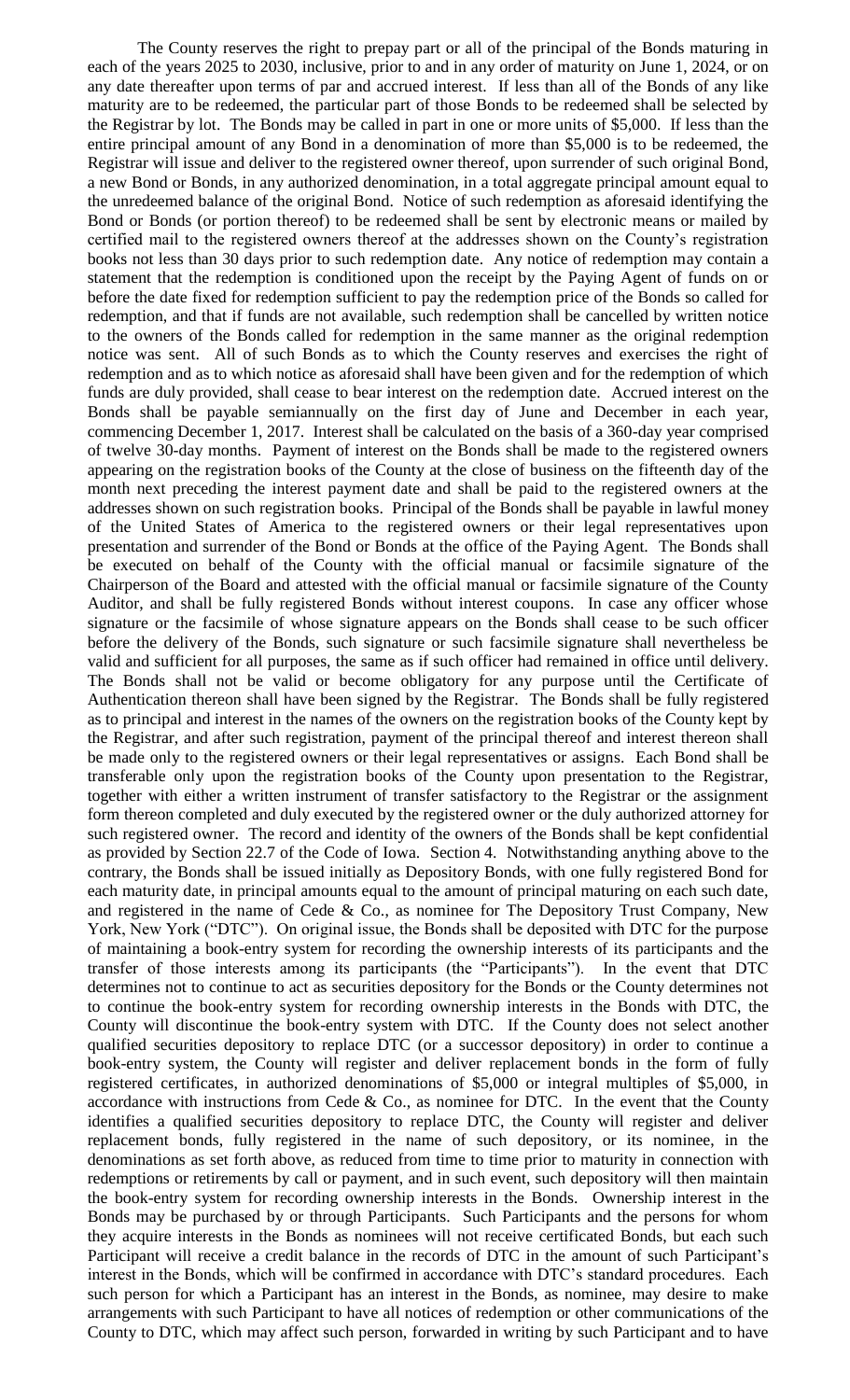notification made of all interest payments. The County will have no responsibility or obligation to such Participants or the persons for whom they act as nominees with respect to payment to or providing of notice for such Participants or the persons for whom they act as nominees. As used herein, the term "Beneficial Owner" shall hereinafter be deemed to include the person for whom the Participant acquires an interest in the Bonds. DTC will receive payments from the County, to be remitted by DTC to the Participants for subsequent disbursement to the Beneficial Owners. The ownership interest of each Beneficial Owner in the Bonds will be recorded on the records of the Participants whose ownership interest will be recorded on a computerized book-entry system kept by DTC. When reference is made to any action which is required or permitted to be taken by the Beneficial Owners, such reference shall only relate to those permitted to act (by statute, regulation or otherwise) on behalf of such Beneficial Owners for such purposes. When notices are given, they shall be sent by the County to DTC, and DTC shall forward (or cause to be forwarded) the notices to the Participants so that the Participants can forward the same to the Beneficial Owners. Beneficial Owners will receive written confirmations of their purchases from the Participants acting on behalf of the Beneficial Owners detailing the terms of the Bonds acquired. Transfers of ownership interests in the Bonds will be accomplished by book entries made by DTC and the Participants who act on behalf of the Beneficial Owners. Beneficial Owners will not receive certificates representing their ownership interest in the Bonds, except as specifically provided herein. Interest and principal will be paid when due by the County to DTC, then paid by DTC to the Participants and thereafter paid by the Participants to the Beneficial Owners. Section 5. The Bonds shall be in substantially the following form: (Form of Bond) or registered assigns, the principal sum of, in lawful money of the United States of America upon presentation and surrender of this Bond at the office of Bankers Trust Company, Des Moines, Iowa (hereinafter referred to as the "Registrar" or the "Paying Agent"), with interest on said sum, until paid, at the rate per annum specified above from the date of this Bond, or from the most recent interest payment date on which interest has been paid, on June 1 and December 1 of each year, commencing December 1, 2017, except as the provisions hereinafter set forth with respect to redemption prior to maturity may be or become applicable hereto. Interest on this Bond is payable to the registered owner appearing on the registration books of the County at the close of business on the fifteenth day of the month next preceding the interest payment date, and shall be paid to the registered owner at the address shown on such registration books. This Bond shall not be valid or become obligatory for any purpose until the Certificate of Authentication hereon shall have been signed by the Registrar. This Bond is one of a series of General Obligation Urban Renewal and Refunding Bonds, Series 2017 (the "Bonds"), issued in the aggregate principal amount of \$3,000,000 by the County to evidence its obligation under a certain Loan Agreement, dated as of August 22, 2017 (the "Loan Agreement"), entered into by the County for the purpose of paying the cost, to that extent, of financing road and culvert improvements in the Union County Road and Bridge Improvements Urban Renewal Area and of refunding the outstanding balance of the County's General Obligation Solid Waste Disposal Notes, Series 2007B. The Bonds are issued pursuant to and in strict compliance with the provisions of Sections 331.402(3) and 331.443 of the Code of Iowa, 2017, and all other laws amendatory thereof and supplemental thereto, and in conformity with a resolution of the County Board of Supervisors authorizing and approving the Loan Agreement and providing for the issuance and securing the payment of the Bonds (the "Resolution"), and reference is hereby made to the Resolution and the Loan Agreement for a more complete statement as to the source of payment of the Bonds and the rights of the owners of the Bonds. The County reserves the right to prepay part or all of the principal of the Bonds maturing in each of the years 2025 to 2030, inclusive, prior to and in any order of maturity on June 1, 2024, or on any date thereafter upon terms of par and accrued interest. If less than all of the Bonds of any like maturity are to be redeemed, the particular part of those Bonds to be redeemed shall be selected by the Registrar by lot. The Bonds may be called in part in one or more units of \$5,000. If less than the entire principal amount of any Bond in a denomination of more than \$5,000 is to be redeemed, the Registrar will issue and deliver to the registered owner thereof, upon surrender of such original Bond, a new Bond or Bonds, in any authorized denomination, in a total aggregate principal amount equal to the unredeemed balance of the original Bond. Notice of such redemption as aforesaid identifying the Bond or Bonds (or portion thereof) to be redeemed shall be sent by electronic means or by certified mail to the registered owners thereof at the addresses shown on the County's registration books not less than 30 days prior to such redemption date. All of such Bonds as to which the County reserves and exercises the right of redemption and as to which notice as aforesaid shall have been given and for the redemption of which funds are duly provided, shall cease to bear interest on the redemption date. This Bond is fully negotiable but shall be fully registered as to both principal and interest in the name of the owner on the books of the County in the office of the Registrar, after which no transfer shall be valid unless made on said books and then only upon presentation of this Bond to the Registrar, together with either a written instrument of transfer satisfactory to the Registrar or the assignment form hereon completed and duly executed by the registered owner or the duly authorized attorney for such registered owner. The County, the Registrar and the Paying Agent may deem and treat the registered owner hereof as the absolute owner for the purpose of receiving payment of or on account of principal hereof, premium, if any, and interest due hereon and for all other purposes, and the County, the Registrar and the Paying Agent shall not be affected by any notice to the contrary.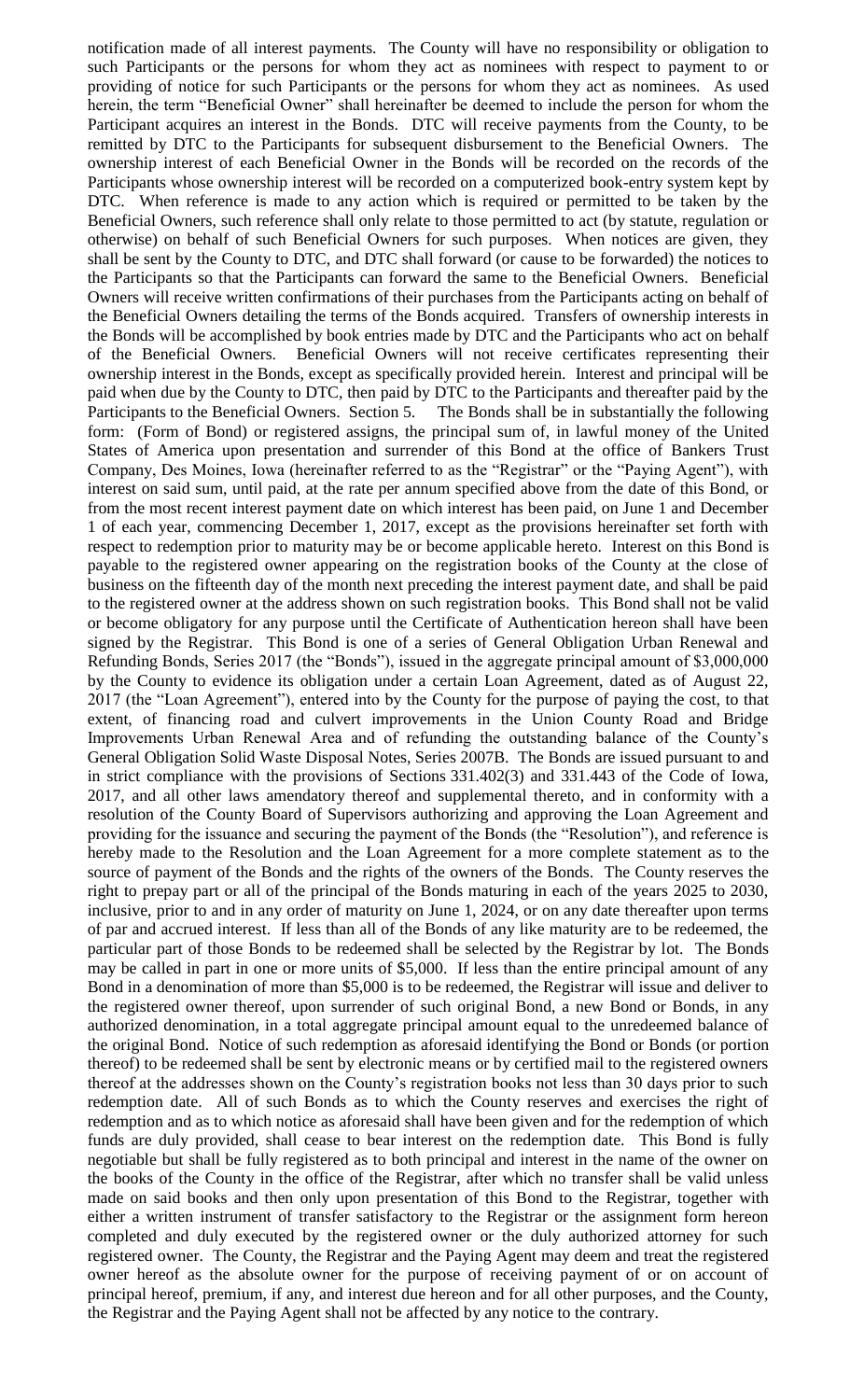And It Is Hereby Certified and Recited that all acts, conditions and things required by the laws and Constitution of the State of Iowa, to exist, to be had, to be done or to be performed precedent to and in the issue of this Bond were and have been properly existent, had, done and performed in regular and due form and time; that provision has been made for the levy of a sufficient continuing annual tax on all the taxable property within the County for the payment of the principal of and interest on this Bond as the same will respectively become due; and that the total indebtedness of the County, including this Bond, does not exceed any constitutional or statutory limitations. IN TESTIMONY WHEREOF, Union County, Iowa, by its Board of Supervisors, has caused this Bond to be executed with the duly authorized facsimile signature of its Chairperson and attested with the duly authorized facsimile signature of its County Auditor, all as of August 22, 2017. Section 6. The Bonds shall be executed as herein provided as soon after the adoption of this resolution as may be possible and thereupon shall be delivered to the Registrar for registration, authentication and delivery to or upon the direction of the Purchaser, upon receipt of the loan proceeds (the "Proceeds"), and all action heretofore taken in connection with the Loan Agreement and the sale of the Bonds is hereby ratified and confirmed in all respects. Section 7. As required by Chapter 76 of the Code of Iowa, and for the purpose of providing for the levy and collection of a direct annual tax sufficient to pay the interest on the Bonds as it falls due, and also to pay and discharge the principal thereof at maturity, there is hereby ordered levied on all the taxable property in the County in each of the years while the Bonds or any of them are outstanding, a tax sufficient for that purpose, and in furtherance of this provision, but not in limitation thereof, there is hereby levied on all the taxable property in the County the following direct annual tax for collection in each of the following fiscal years:

> For collection in the fiscal year beginning July 1, 2018, sufficient to produce the net annual sum of \$327,300;

> For collection in the fiscal year beginning July 1, 2019, sufficient to produce the net annual sum of \$320,100;

> For collection in the fiscal year beginning July 1, 2020, sufficient to produce the net annual sum of \$322,900;

> For collection in the fiscal year beginning July 1, 2021, sufficient to produce the net annual sum of \$315,400;

> For collection in the fiscal year beginning July 1, 2022, sufficient to produce the net annual sum of \$312,900;

> For collection in the fiscal year beginning July 1, 2023, sufficient to produce the net annual sum of \$315,250;

> For collection in the fiscal year beginning July 1, 2024, sufficient to produce the net annual sum of \$312,300;

> For collection in the fiscal year beginning July 1, 2025, sufficient to produce the net annual sum of \$309,200;

> For collection in the fiscal year beginning July 1, 2026, sufficient to produce the net annual sum of \$310,950;

> For collection in the fiscal year beginning July 1, 2027, sufficient to produce the net annual sum of \$202,400;

> For collection in the fiscal year beginning July 1, 2028, sufficient to produce the net annual sum of \$206,850;

> For collection in the fiscal year beginning July 1, 2029, sufficient to produce the net annual sum of \$206,000.

Section 8. A certified copy of this resolution shall be filed with the County Auditor, and the Auditor is hereby instructed to enter for collection and assess the tax hereby authorized. When annually entering such taxes for collection, the County Auditor shall include the same as a part of the tax levy for Debt Service Fund purposes of the County and when collected, the proceeds of the taxes shall be converted into the Debt Service Fund of the County and set aside therein as a special account to be used solely and only for the payment of the principal of and interest on the Bonds hereby authorized and for no other purpose whatsoever.

Pursuant to the provisions of Section 76.4 of the Code of Iowa, each year while the Bonds remain outstanding and unpaid, any funds of the County which may lawfully be applied for such purpose may be appropriated, budgeted and, if received, used for the payment of the principal of and interest on the Bonds as the same become due, and if so appropriated, the taxes for any given fiscal